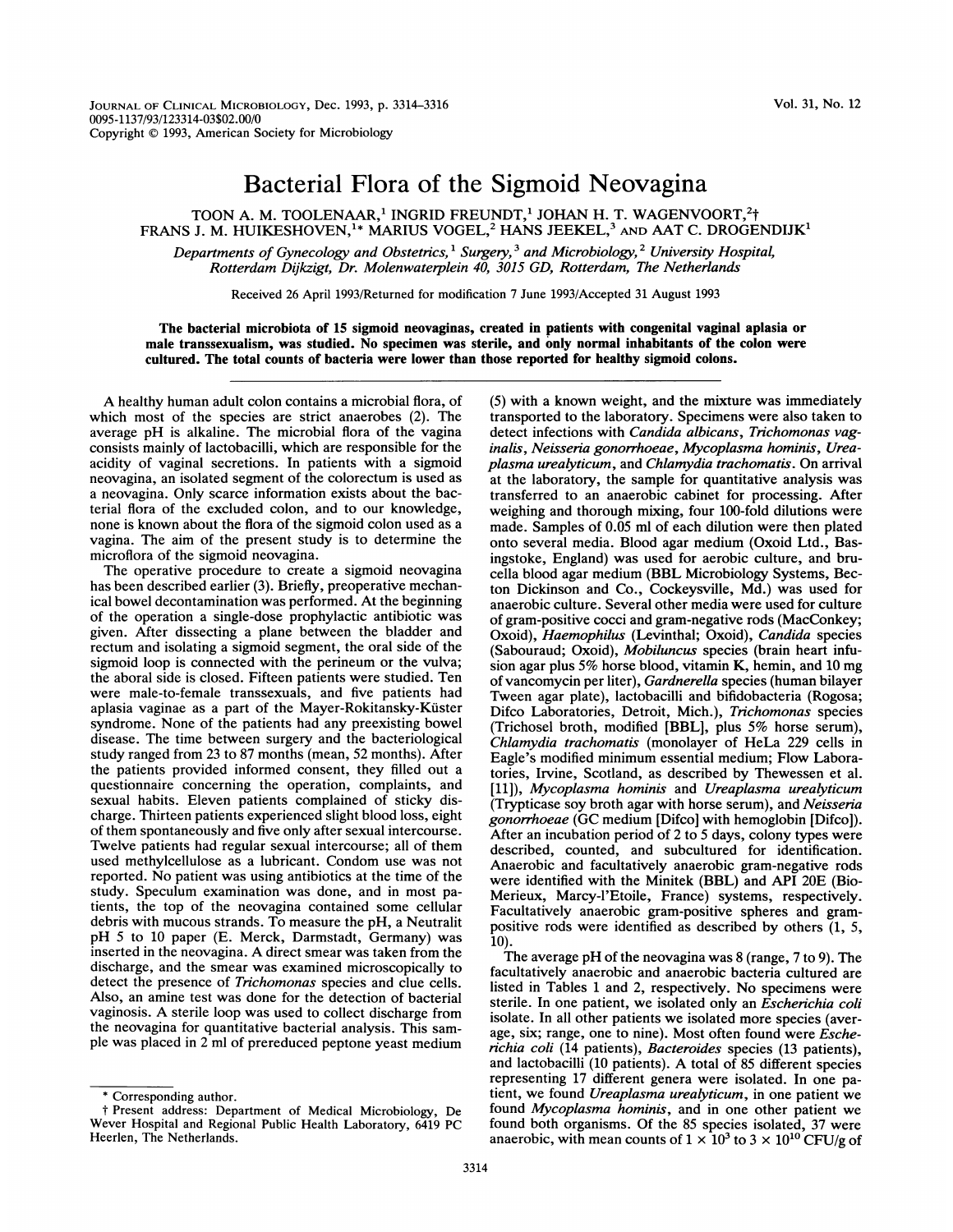| Organism                       | No. of isolates         | CFU/g of discharge                   |
|--------------------------------|-------------------------|--------------------------------------|
| Gram-negative rods             |                         |                                      |
| Escherichia coli               | 14                      | $2 \times 10^{8} - 2 \times 10^{11}$ |
| Morgnella morganii             | 2                       | $2 \times 10^4 - 4 \times 10^7$      |
| Proteus vulgaris               | $\mathbf{1}$            | $2 \times 10^4$                      |
| Proteus mirabilis              | $\overline{\mathbf{c}}$ | $2 \times 10^5 - 3 \times 10^5$      |
| Providencia sp.                | $\mathbf{1}$            | $2 \times 10^6$                      |
| Gram-positive spheres          |                         |                                      |
| Staphylococcus<br>epidermidis  | 2                       | $4 \times 10^{4} - 2 \times 10^{4}$  |
| Viridans group<br>streptococci | 3                       | $2 \times 10^3 - 8 \times 10^7$      |
| Streptococcus spp.             |                         | $8 \times 10^3 - 2 \times 10^7$      |
| <b>Streptococcus</b>           | $\frac{5}{2}$           | $2 \times 10^{4} - 2 \times 10^{5}$  |
| haemolyticus                   |                         |                                      |
| Streptococcus bovis            | 1                       | $3 \times 10^4$                      |
| Streptococcus pneu-<br>moniae  | 1                       | $8 \times 10^5$                      |
| <i>Enterococcus</i> sp.        | 1                       | $8 \times 10^7$                      |
| Gram-positive rods             |                         |                                      |
| Lactobacillus spp.             | 10                      | $4 \times 10^3 - 2 \times 10^9$      |
| Corynebacterium<br>spp.        | 3                       | $4 \times 10^3 - 4 \times 10^7$      |
| Total                          | 48                      |                                      |

TABLE 1. Facultative anaerobes isolated from <sup>15</sup> patients with sigmoid neovaginas

discharge. Forty-eight species were facultative anaerobes, with mean counts of  $2 \times 10^3$  to  $2 \times 10^{11}$  CFU/g. We did not detect Trichomonas vaginalis, Candida albicans, Chlamydia trachomatis, or Neisseria gonorrhoeae.

Studies performed during the past 20 years have given an appreciation of the complexity of the normal colonic microbial flora (4). The sigmoid colon and rectum, because of their stool "holding" function, have the highest bacterial counts of the intestinal tract. There are about  $10^{11}$  bacteria per g of contents. Of the resident bacterial flora, 96 to 99% consists of anaerobes, mainly Bacteroides species, fusobacteria, and lactobacilli. The lower female genital tract contains a cornucopia of bacteria which are similar to the fecal flora, although with lower mean counts  $(6, 7)$ . The viable counts average  $10^8$ to 1010 CFU/ml of vaginal fluid from the fornices, which is characterized by a predominance of lactobacilli (75 to 80%). In the present study, only normal inhabitants of the colon were isolated. The flora that we isolated is the remnant of the flora already present at the time of the operation or comes from contamination of bacteria from the perineal region. The average pH of <sup>8</sup> was similar to the pH of <sup>a</sup> healthy colorectum. The total counts of bacteria  $(10^3$  to  $10^{11})$  were lower than those reported for a healthy sigmoid colon. This is probably caused by the lack of content or the lack of stasis in the sigmoid neovagina.

Little is known about the microflora of human excluded colon. Neut et al. (9) found in 16 patients with surgically excluded colorectums that the total bacterial counts were only slightly lower than those in healthy controls but that the variety of the flora was significantly reduced. This reduction was confined to strict anaerobes, mainly the genera Eubacterium and Bifidobacterium (9). Miller et al. (8) suggested that a stable microbial community can exist in parts of the colon with no connection to the upper part of the intestinal tract. We cultured mainly facultative anaerobes. The envi-

|                    | TABLE 2. Anaerobes isolated from 15 patients with |  |  |  |  |  |
|--------------------|---------------------------------------------------|--|--|--|--|--|
| sigmoid neovaginas |                                                   |  |  |  |  |  |

| Organism                    | No. of isolates         | CFU/g of discharge                   |
|-----------------------------|-------------------------|--------------------------------------|
| Gram-negative rods          |                         |                                      |
| Bacteroides thetaiotao-     | 2                       | $2 \times 10^5 - 8 \times 10^7$      |
| micron                      |                         |                                      |
| <b>Bacteroides fragilis</b> | 5                       | $8 \times 10^3 - 1 \times 10^9$      |
| Bacteroides distasonis      | $\overline{\mathbf{c}}$ | $2 \times 10^5 - 3 \times 10^8$      |
| Bacteroides vulgatus        | $\mathbf{1}$            | $2 \times 10^4$                      |
| <i>Bacteroides</i> spp.     | 5                       | $4 \times 10^{3} - 3 \times 10^{10}$ |
| Prevotella bivius           | 1                       | $3 \times 10^5$                      |
| Prevotella disiens          | 1                       | $2\times10^5$                        |
| Prevotella intermedia       | 1                       | $2 \times 10^8$                      |
| Porphyromonas               | $\overline{2}$          | $3 \times 10^5 - 4 \times 10^7$      |
| asaccharolytica             |                         |                                      |
| Gram-negative sphere,       | 1                       | $4 \times 10^3$                      |
| Veilonella parvula          |                         |                                      |
| Gram-positive spheres       |                         |                                      |
| Peptostreptococcus asac-    | 2                       | $3 \times 10^5 - 3 \times 10^6$      |
| charolyticus                |                         |                                      |
| Peptostreptococcus mag-     | 1                       | $3 \times 10^6$                      |
| nus                         |                         |                                      |
| Peptostreptococcus micros   | 1                       | $2 \times 10^5$                      |
| Peptostreptococcus pre-     | 1                       | $1 \times 10^8$                      |
| votii                       |                         |                                      |
| Peptostreptococcus sp.      | 1                       | $2 \times 10^8$                      |
| Peptococcus anaerobius      | $\frac{2}{1}$           | $2 \times 10^{7} - 1 \times 10^{9}$  |
| Streptococcus parvulus      |                         | $3 \times 10^6$                      |
| Gram-negative rods          |                         |                                      |
| Bifidobacterium bifidum     | 1                       | $1 \times 10^3$                      |
| Bifidobacterium spp.        | 3                       | $3 \times 10^3 - 4 \times 10^8$      |
| Eubacterium lentum          | $\overline{\mathbf{3}}$ | $1 \times 10^6 - 4 \times 10^8$      |
| Total                       | 37                      |                                      |

ronment of the sigmoid neovagina may be more suitable for the growth of these bacteria.

## **REFERENCES**

- 1. Barrow, G. I., and R. K. A. Feltham. 1993. Cowan and Steel's manual for the identification of medical bacteria, 3rd ed. Cambridge University Press, Cambridge.
- 2. Drasar, B. S., and M. J. Hill. 1974. Human intestinal flora. Academic Press, London.
- 3. Freundt, I., T. A. M. Toolenaar, F. J. M. Huikeshoven, A. C. Drogendik, and H. Jeekel. 1992. A modified technique to create a neovagina with an isolated segment of sigmoid colon. Surg. Gynecol. Obstet. 174:11-16.
- 4. Hentges, D. J. (ed.). 1983. Human intestinal microflora in health and disease. Academic Press, Inc., New York.
- 5. Holdeman, L. V., E. P. Cato, and W. E. C. Moore. 1977. Anaerobic laboratory manual, 4th ed. Virginia Polytechnic Institute Anaerobe Laboratory, Blacksburg.
- 6. Larsen, B., and R. P. Galask. 1980. Vaginal microbial flora: practical and theoretical relevance. Obstet. Gynecol. 55:100S-113S.
- 7. Lindner, J. G. E. M., F. H. F. Plantema, and J. A. A. Hoogkamp-Korstanje. 1978. Quantitative studies of the vaginal flora of healthy woman and of obstetric and gynaecological patients. J. Med. Microbiol. 11:233-241.
- 8. Miller, T. L., G. A. Weaver, and M. J. Wolin. 1984. Methanogens and anaerobes in a colon segment isolated from the normal